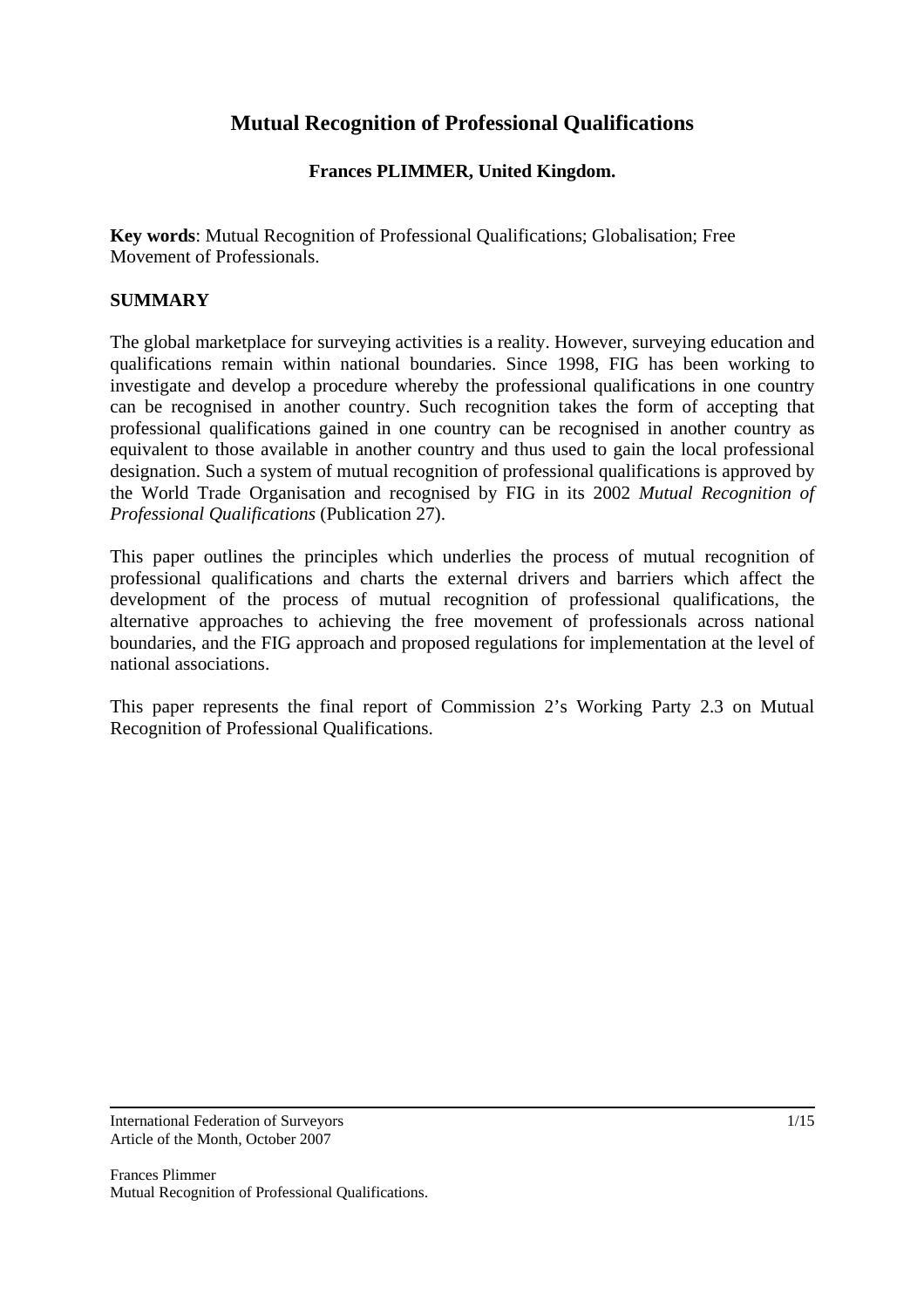# **Mutual Recognition of Professional Qualifications**

### **Frances PLIMMER, United Kingdom.**

### **1. INTRODUCTION**

Globalisation of markets for professional services is a reality, and professions must respond accordingly. Surveying, as a profession, is fragmented. It retains its national origins, both in terms of education, regulation, marketing and, to a large extent, client base. There is an argument for retaining such a national structure. The majority of surveyors are educated to fulfil the needs of a local/national market, and there are many differences between the needs of different markets across the world. The sheer variety of specialisms, skills, solutions to common problems enriches us as a profession, especially when we come together to share our experiences and to learn from each other. Nevertheless, there are pressures on us to present ourselves as a single, unified, coherent profession, to meet global challenges which threaten our existence as a profession. These include the evolution of our skills in the light of changes within the marketplace for professional services, the marketing of our profession to global consumers and the recruitment of quality students for the future survival of the profession. (Mahoney et al., 2007)

Surveyors have skills which are vital to meeting many of the challenges faced by the world today. There is no human activity which does not involve the use of land, in its broadest sense. Issues such as climate change, poverty, hunger, homelessness, liberalization of (previously closed) markets, energy-efficient buildings and construction processes – and all these can be encapsulated into the term "sustainability" - demand solutions based on the skills which surveyors possess and which must be used to the benefit of everyone if we are to achieve a more equitable and harmonious existence – indeed, if we as a species are to survive at all.

As a profession, we need to respond positively to the range of global challenges and one of the important ways to demonstrate and achieve a truly global profession is by ensuring that our skills are transportable across national boundaries and that the mechanisms are in place to achieve the free movement of professionals with the minimum amount of bureaucratic barriers. Mutual recognition of professional qualifications is just such a system. It has been recognized by both the World Trade Organisation (WTO) and at regional levels by the European Commission and within the Association of Southeast Asian Nations<sup>1</sup> (ASEAN) (Teo, 2006) as an appropriate means of securing the free movement of professionals.

This paper discusses the principles underlying the process of the mutual recognition of professional qualifications and the FIG approach (Section 2). Section 3 outlines the drivers and barriers to successful implementation, some of which are within our own professional structures. Section 4 considers alternative approaches and evaluates them in comparison with

 $\overline{a}$ 

<sup>&</sup>lt;sup>1</sup> ASEAN comprises Indonesia, Malaysia, Philippines, Singapore, Thailand, Brunei Darussalam, Vietnam, Lao PDR, Myanmar and Cambodia.

International Federation of Surveyors Article of the Month, October 2007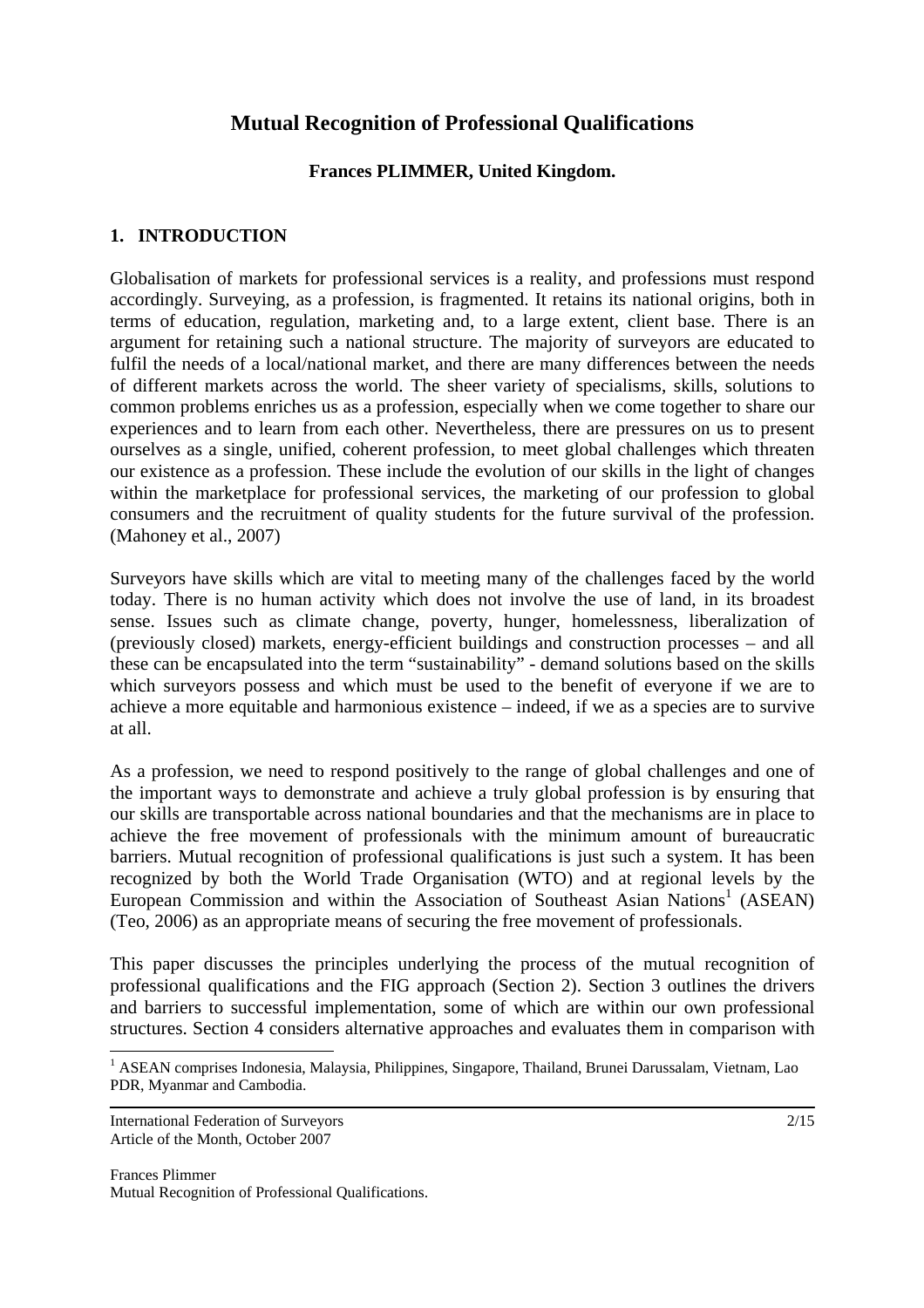mutual recognition; and Section 5 outlines the role for professional associations and Section 6 provides the conclusions to the paper.

# **2. PRINCIPLES OF MUTUAL RECOGNITION**

Mutual recognition of professional qualifications is a device for achieving the free movement of professional across national borders. It allows a qualified surveyor who seeks to work in another country to acquire the same title as that held by surveyors who have qualified in that country, without that individual having to re-qualify. Thus it relies on the commonalty of the professional activities involved in different countries and, therefore, it relies on the similarity in both the content and level of professional education and training within the professions, as practices in other countries.

It ignores the processes underlying the professional qualification and does not require changes in the structure or content of professional education or the process of acquiring professional qualifications anywhere. Instead it relies on the fact that the individual has qualified as a professional surveyor, and that such a qualification should be recognized in other countries.

Mutual recognition of professional qualifications does, however, require the similarity of professional activities which comprise a "corresponding profession" (within the WTO/EU jargon). Thus, it is necessary to investigate the professional activities which comprise the surveying profession, as practiced by the individual in the country where the professional qualifications were gained (the "home" country) and ensure that they are similar to those practiced by the professional association in the country to which the individual is applying for membership (the "host" country).

*It is not the process, which is tested, nor should it be. It is the quality of the outcome of the process, measured against objective national criteria (threshold standards) which determines whether a surveyor has achieved the appropriate professional education and experience in the "home country" to be recognized in the "host country".* (Enemark & Plimmer, 2002: 5)

According to the WTO (1997) and mirrored by the EU, the principle of mutual recognition of professional qualifications requires certain pre-conditions:

- degree-level entry to the profession;
- appropriate regulation of the profession in the "host" country;
- a "corresponding profession" i.e. one where a substantial number of professional activities practiced in the "home" country comprise the profession as practiced in the "host" country:
- an adaptation mechanism to allow a surveyor to make up any deficiencies in the content and scope of the professional education and training of migrants; and
- a willingness on the part of the "host" country and its bodies which award professional qualifications/licenses to accept the principle of mutual recognition, to respect the quality of professional education and training in other countries, and to trust the

International Federation of Surveyors Article of the Month, October 2007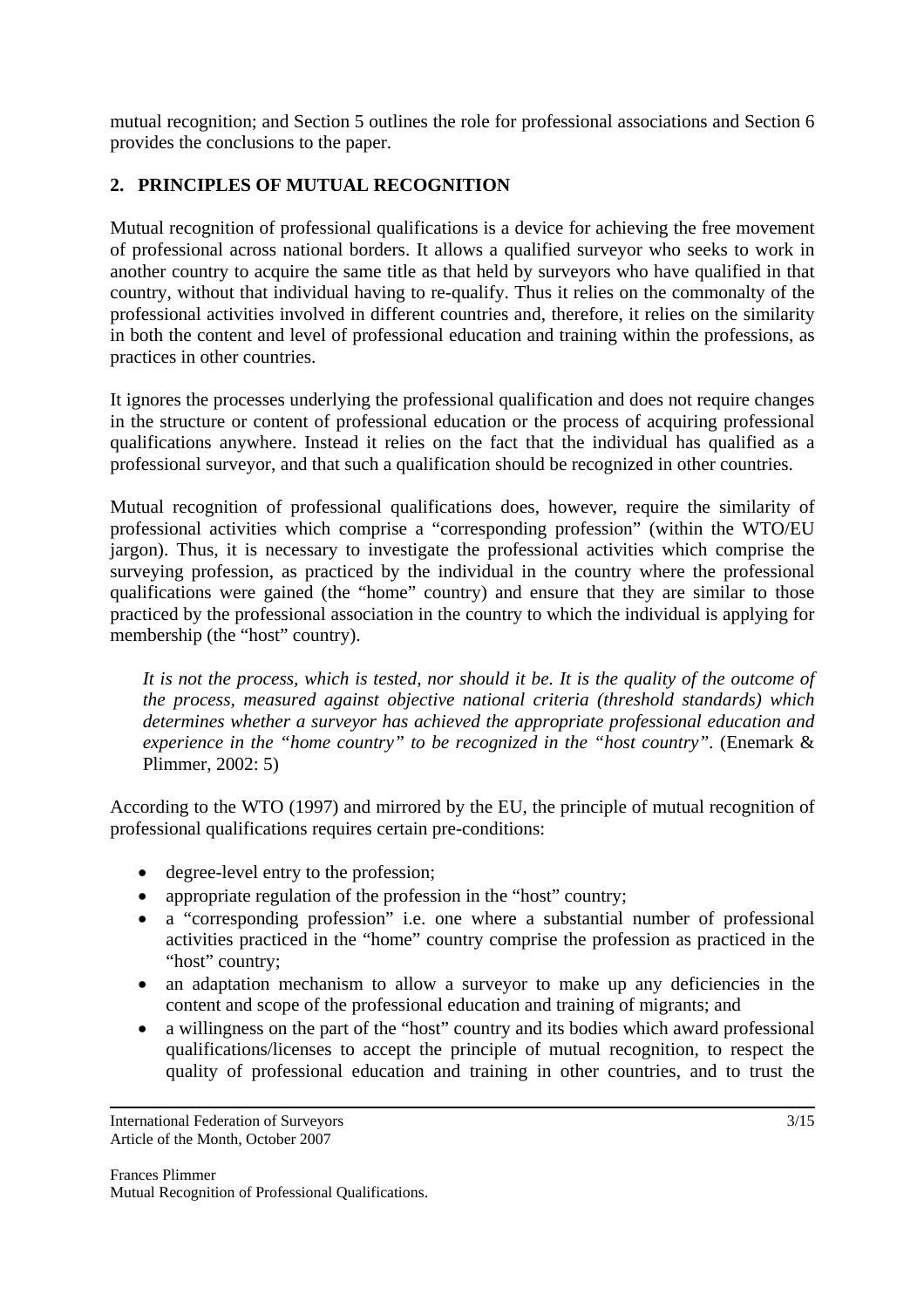professionalism of those qualified surveyors who seek to gain the benefits of the mutual recognition process.

Thus, the process requires a comparability of the profession of "surveying" in different countries, based on the similarity of the professional activities involved. Where there is a significant variation in the nature and content of the professional activities, then there is no corresponding profession and mutual recognition principles cannot be applied. Where there is merely a minor variation in professional activities, then the individual seeking to work in the "host" country can undergo an adaptation mechanism – either a test or a period of supervised work experience – in order to demonstrate competence in this new area of professional work.

It should be remembered that mutual recognition of professional qualifications is not about getting a job. It is clearly advantageous (indeed, some might argue fundamental) for anyone who wishes to acquire the professional qualifications of that country, to gain employment and thereby relevant professional experience of practice in that country. However, the principles of mutual recognition do not relate to gaining employment; they establish the fundamental requirements for gaining the professional qualifications of another country where the profession of surveying is regulated. Nor does it mean that an applicant from one country is automatically is accepted as a member of the surveyor profession in another country. It does not, for example, prevent an applicant being required to fulfil other admission requirements, such as adherence to a code of ethics, or holding appropriate Professional Indemnity Insurance cover. Basically, the principles of mutual recognition ensure that an applicant cannot be rejected on the grounds of inadequate qualifications.

The principles are seen as implementing the GATS (Article VI: 4) which seeks to ensure "... *that measures relating to qualification requirements and procedures, technical standards and licensing requirements do not constitute unnecessary barriers to trade in services . . ."* and, to this end, the Council for Trade in Services has developed 'disciplines' ". . . *to ensure that such requirements are:* 

- *based on objective and transparent criteria, such as competence and the ability to supply the service;*
- *not more burdensome than necessary to ensure the quality of the service;*
- *in the case of licensing procedures, not in themselves a restriction on the supply of the service."* (Honeck, 2000)

# **2.1 Disciplines**

The "disciplines" which WTO has established relate to transparency; licensing requirements; licensing procedures; qualification requirements (defined to include education, examination, practical training, experience and language skills); qualification procedure (which imply the opportunity for an adaptation mechanism to make up for a perceived deficiency in professional qualifications); and technical standards (only legitimate objectives).

Within its endorsement of the principles of mutual recognition, the WTO recognises "bilateral mutual recognition agreements" as interim devices to be used until a global system of mutual recognition of qualifications, based on the information above, can impose a series of

International Federation of Surveyors Article of the Month, October 2007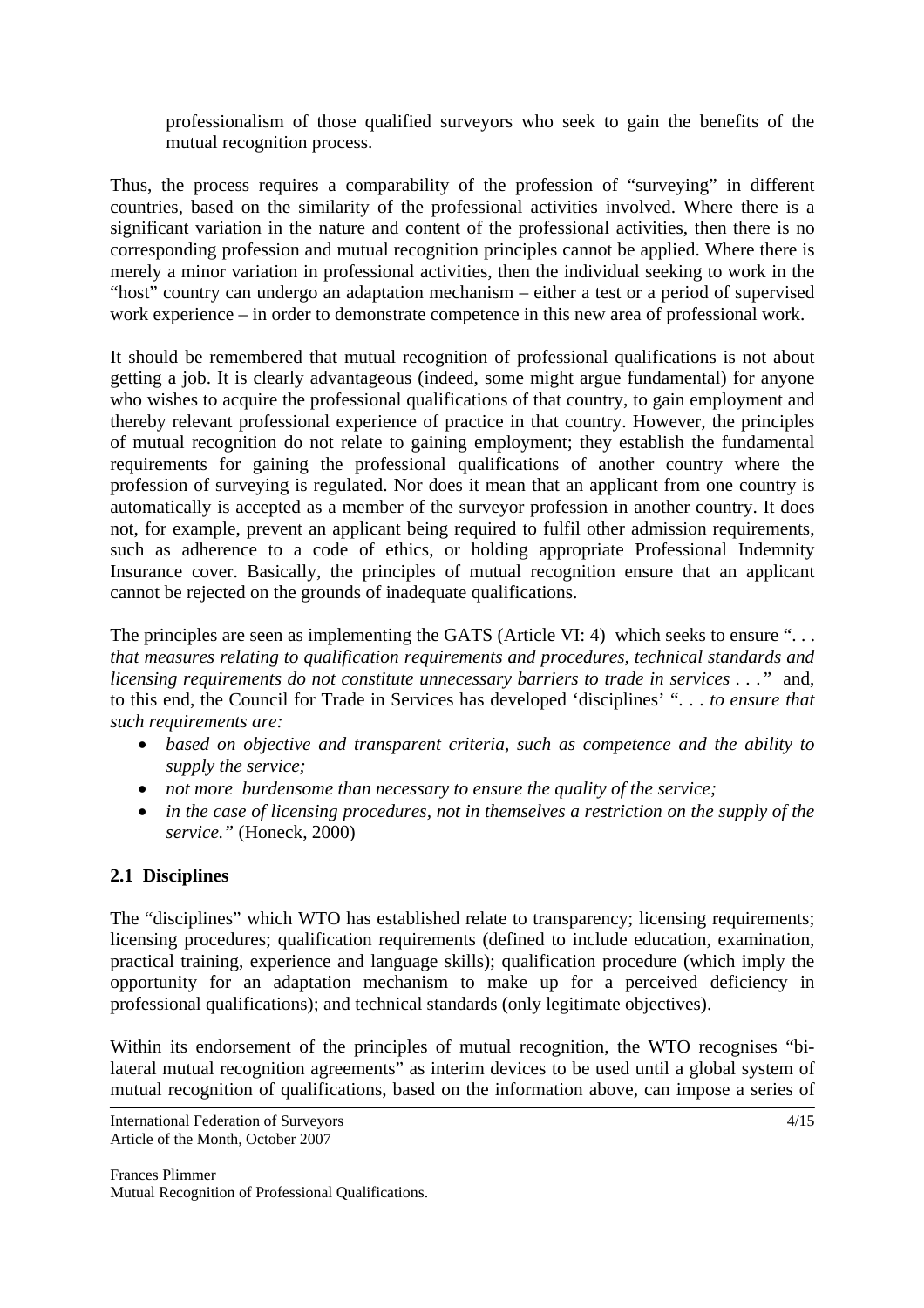'disciplines' by legislation which will apply to all professions. Consider their similarity with reciprocity agreements, discussed below in 4.3.

Regulatory disciplines in professional services are significant because they help to ensure greater transparency, predictability and irreversibility of policies both for professional bodies and for their stakeholders. In addition, the concept of mutual recognition has the potential to enhance professional competence across the world, based on the implicit improved communication and mutual understanding between professional associations, about the nature, content, standards and ethical values underpinning the professions as practices across the world.

# **2.2 The FIG Approach**

The FIG Policy Statement on Mutual Recognition of Professional Qualifications is contained in the FIG publication (Enemark & Plimmer, 2002) and is available on the FIG website (www.fig.net); thus:

*"The International Federation of Surveyors (FIG) recognises the importance of free movement of surveyors in a global marketplace. The mutual recognition of professional qualifications provides a means whereby professional qualifications held by individual surveyors can be recognised by individual professional organisations as comparable to those acquired by their own national surveyors.* 

*FIG will promote the principle of mutual recognition of professional qualifications by:* 

- *Encouraging communication between professional organisations to ensure a better understanding of how surveyors acquire their professional qualifications in different countries;*
- *Developing with professional organisations a methodology for implementing mutual recognition for surveyors;*
- *Supporting professional organisations where difficulties are identified in achieving mutual recognition, and encouraging debate at national government level in order to remove such difficulties; and*
- *Working with external organisations (such as the WTO) in order to achieve mutual recognition in both principle and practice of professional qualifications for surveyors world-wide."* (FIG, 2002: 15)

As a policy statement, it was adopted by the FIG Council at its meeting in Seoul, 2001 and endorsed by the FIG General Assembly at the FIG XXII Congress in Washington DC in 2002.

However, the statement itself needs implementation and this takes commitment and effort on the part, not only of FIG but also on the part of national associations which have very specific responsibilities outlined within the statement. There are, however, conflicting external drivers and barriers to implementation.

International Federation of Surveyors Article of the Month, October 2007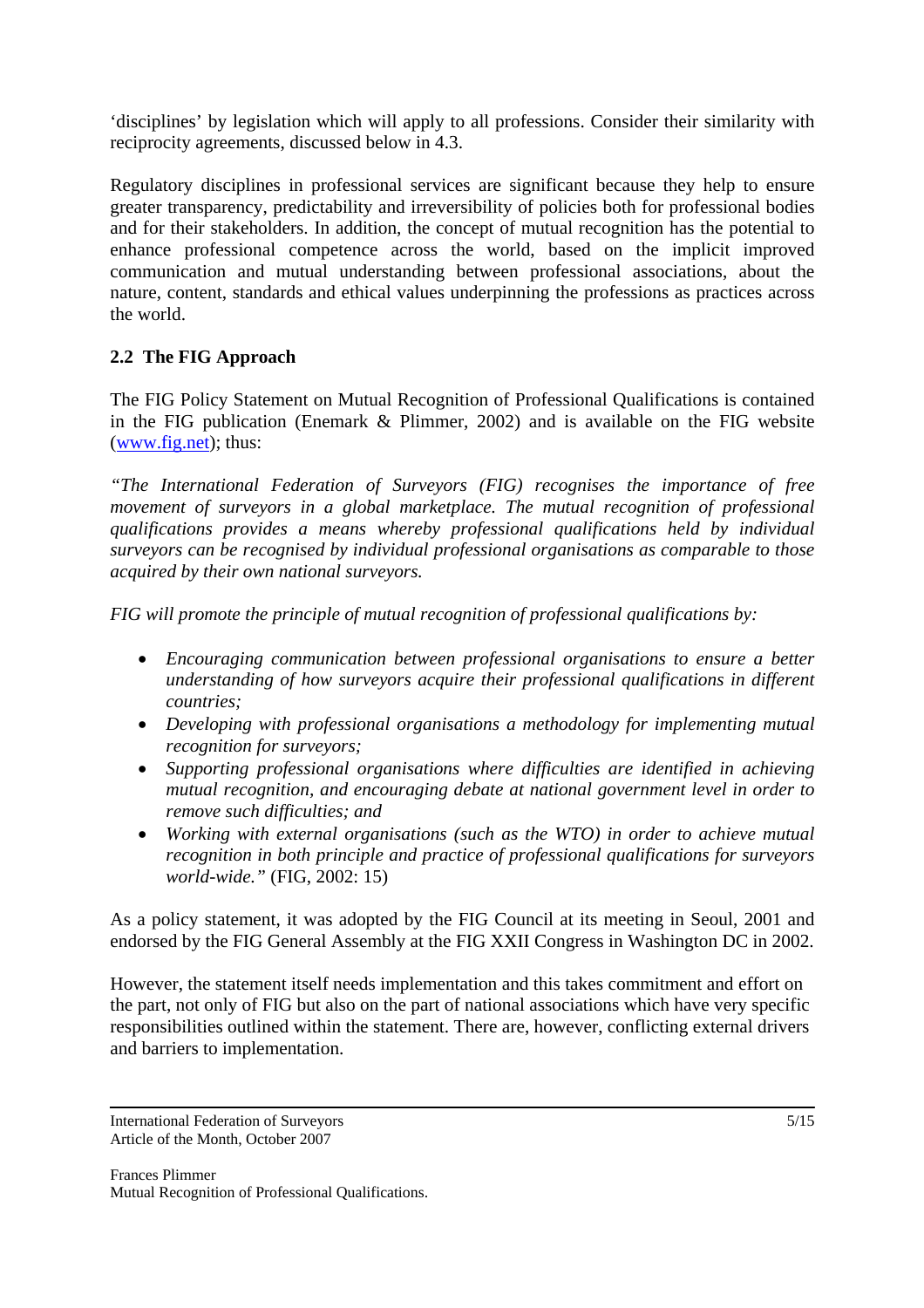## **3. EXTERNAL DRIVERS AND BARRIERS**

There are a number of identifiable drivers and barriers to consider in relation to achieving the process of mutual recognition.

## **3.1 Drivers**

Some of the 'Drivers' have already been mentioned – globalization (including the global marketplace for surveying activities); the global problems facing the world which surveyors are ideally placed to provide solutions; more specific pressures include regional legislation, such as that currently under negotiation within the European Union, and the recommendations of the WTO.

The necessary structures to implement a process of mutual recognition of professional qualifications already exists. There is a well-structured system of university-based professional education and a process of licensing arrangements or a range of professional bodies which administer the process of professional qualifications and practicing standards. In addition, professional associations are increasingly recognising the demands of their members to develop and implement processes whereby mutual recognition can achieve the free movement of professionals necessary to respond to the increasingly global marketplace for surveying services.

Looking more long-term, there is a need to develop an attractive and modern profession which responds to the demands of potential young recruits and there is evidence that one of the characteristics of such a profession is the opportunity to work anywhere in the world that is one of the expectations of the youth of today, and reflects the increasingly migratory nature of the global population. (McGrath, 2006) The process of mutual recognition can contribute to ensuring that surveying has an added attraction for future professionals.

#### **3.2 Barriers**

The barriers to achieving successful implementation of a mutual recognition of professional qualifications for surveyors are not insurmountable, but they are disparate and therefore may not be easily overcome. Some are more apparent than real and to some extent, they are within our own control.

Crucially issues of education, professional competencies and processes of achieving professional status across the world remain to a large extent focused on national or local needs and are poorly understood outside of their spheres of influence. National professional associations seem to focus more on dealing with local issues of qualification rather than addressing such issues within a global arena; and academic institutions appear to respond to the needs of local or national employers and do not seem to educate for the global marketplace. Educational establishments have a significant role to play in preparing for a global profession by increasing awareness of international issues and how they affect other jurisdictions and by encouraging their students to think and develop globally.

International Federation of Surveyors Article of the Month, October 2007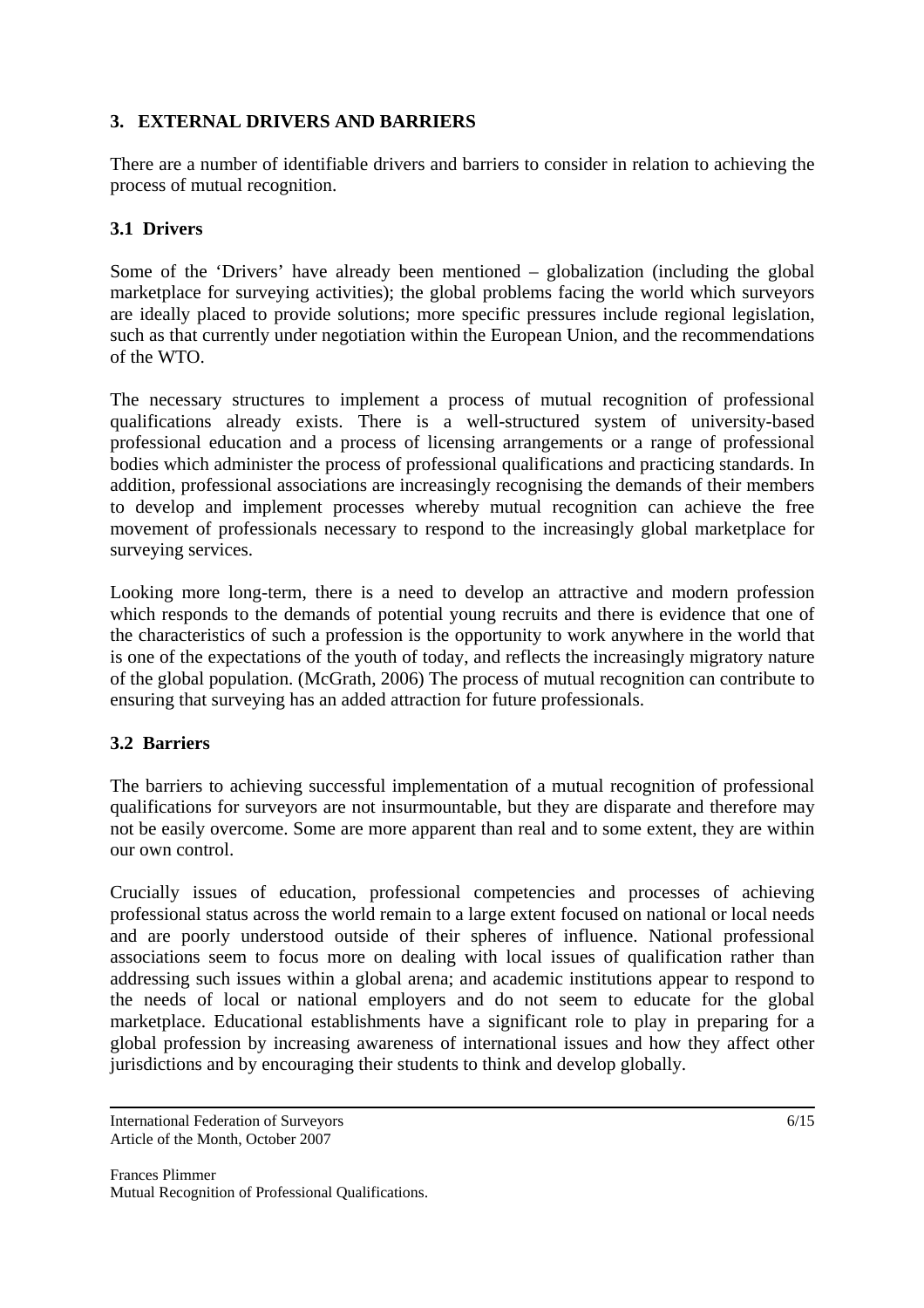Within professional associations, it seems that there are bureaucratic difficulties which demonstrate that the principle of globalization for professional services takes second place to procedural practices – there is, frankly, evidence of limited enthusiasm for a globalization of surveying services, whether or not based on the principle of mutual recognition. This culture of, at best, being reactive rather than pro-active must change if surveyors are to be seen as a global resource, capable of responding to the global challenge by apply their professional expertise to the global issues.

We remain a fragmented profession and, while that has certain advantages, it also leaves us vulnerable to being misunderstood, unrepresented and overlooked within the world policymaking arena. It also means that there are few opportunities for us to learn from the experiences of colleagues. As part of this issue, in at least some parts of the world, we are sidelined as far as national and international policy is concerned, being perceived as a lobby group rather than as policy makers. As Holger Magel said when he addressed an audience at the RICS Christmas lecture in London, in 2004, it is vitally important that surveyors engage with politicians, both to influence policy and to demonstrate how the surveyor profession can help resolve the issues which nations face. While some surveyors (either individually or through their national associations) are able to achieve this level of influence at the political and policy-making level, most are not. The success of the ASEAN negotiations demonstrates how effective political influence can be in achieving the free movement of professionals.

One of the problems is that there is no external driver forcing cohesion on the surveying profession. The profession faces a range of critical and urgent questions (Mahoney et al., 2007), one of which is the apparent mis-presentation of our skills within UN documentation which categorise the range of occupational and activity-based data often used to appoint appropriate people or organisations to undertake work. Two of these documents which show how surveyors and their professional skills are represented to the international community are two UN documents - The International Standard Classification of Occupations (ISCO) last updated in 1988, and the International Standard Industrial Classification (ISIC Rev. 3) the current version being published in 1990. Neither of these shows the full range of surveying activities, particularly given the rapid development of technology with the surveying profession. Within these documents, "surveyors" are shown as having a fragmented and disparate range of activities with no cohesion, focus or single identity. Indeed, 'surveying' is not identified as a single profession, the full range of twenty first century surveyors' activities are not currently described in the existing text, nor are surveyors identified as have the appropriate skills to deal with other relevant activities listed.

This is a serious omission which has huge implications for how the international community perceives (or fails to perceive) us. These documents are both in the process of being revised and it is vital for the survival of the profession that the expertise of the surveying profession is appropriately presented. Failure to achieve this will result in the surveying profession being seen as increasingly irrelevant to the issues facing society; our expertise will be overlooked at an international level and, unless it is protected within national legislation, surveying work could be awarded to professions with inappropriate expertise, our role as influencers of policy eroded and the risks of significant and damaging errors hugely increased.

International Federation of Surveyors Article of the Month, October 2007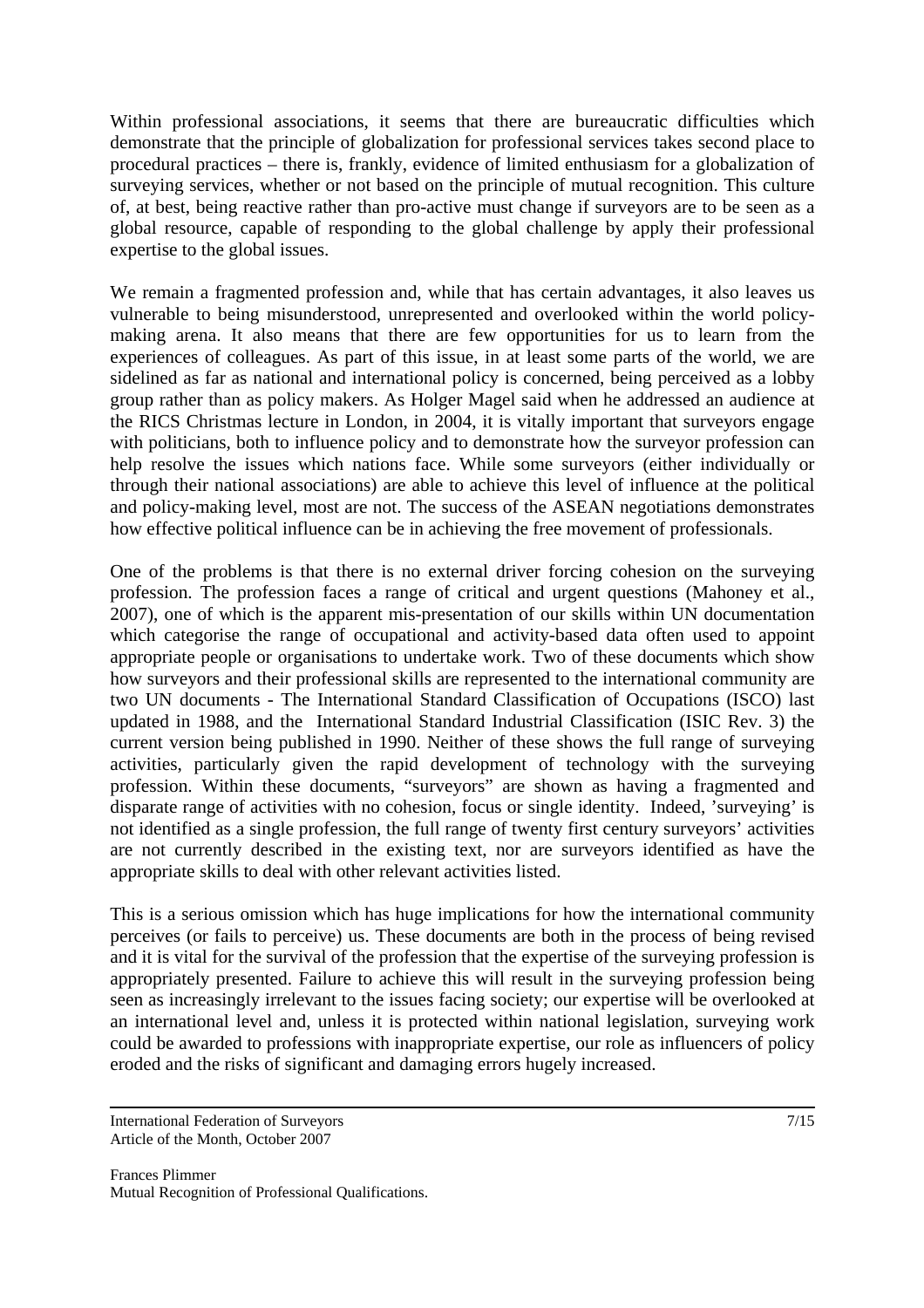The most obvious barrier to the free movement of professionals is language, and this does not merely mean the spoken (or the written) word, but also the 'language' which governs our behaviour, our values and norms – in short our respective national cultures, which comprise a series of unwritten and often unconscious set of values and norms which underpin our perception of reaction to interpersonal relationships. Failure to understand and observe cultural norms can result in confusion, hurt and, at worse, perceived insult. There is evidence that culture divides us, both as individuals (as the products of our nations' upbringing) and also as surveyors (as the products of our professional specialisms).

In order to ensure the survival of our profession within a global market place, the process of mutual recognition of professional qualifications must also be underpinned by a recognition of our cultural similarities as well as our cultural differences in order to understand and accept that surveyors in different countries have different perceptions, as to the nature of professional practice and routes to qualifications, but that there is, within the surveying profession, a unifying culture which includes and defines us all. We must all move away from our parochial outlook and focus on those professional aspects which unite us and we must do this now, if we are to survive as a profession.

# **4. ALTERNATIVE APPROACHES**

Mutual recognition has not been the only model adopted to achieving global professions. Attempts have been made to harmonise the professional education and training of professionals as a means to demonstrating a common level of professional qualification; international certification has been considered; and reciprocity agreements popular. These are now compared with mutual recognition.

#### **4.1 Harmonisation**

Harmonisation involves achieving common professional education in every country, by ensuring that the same rules apply in each country, thereby setting a common standard for professional education. Prior to the introduction of the General Directive on the Mutual Recognition of Professional Qualifications in the EU, attempts had already been made to harmonise the professional education for certain professions, and this allowed such professions as architects, general medical practitioners and veterinary surgeons to have their own sectoral directive as a basis for free movement. However, the harmonisation procedure is both difficult and time-consuming. The Architects' Directive took 17 years to agree before being adopted in 1985, and the Directive for Engineers, which had been under discussion since 1969, was abandoned in favour of the General Directive (which took effect in the UK in 1991), which set out merely principles to be adopted, rather than detailed profession-specific requirements.

Harmonisation within the EU means that, for example, an architect qualified in any of the Member States is able to perform that professional function in any other Member State, without having to undergo any further professional education or training. Should an architect (or any other professional to whom a sectoral (harmonisation) directive applies) decide to

International Federation of Surveyors Article of the Month, October 2007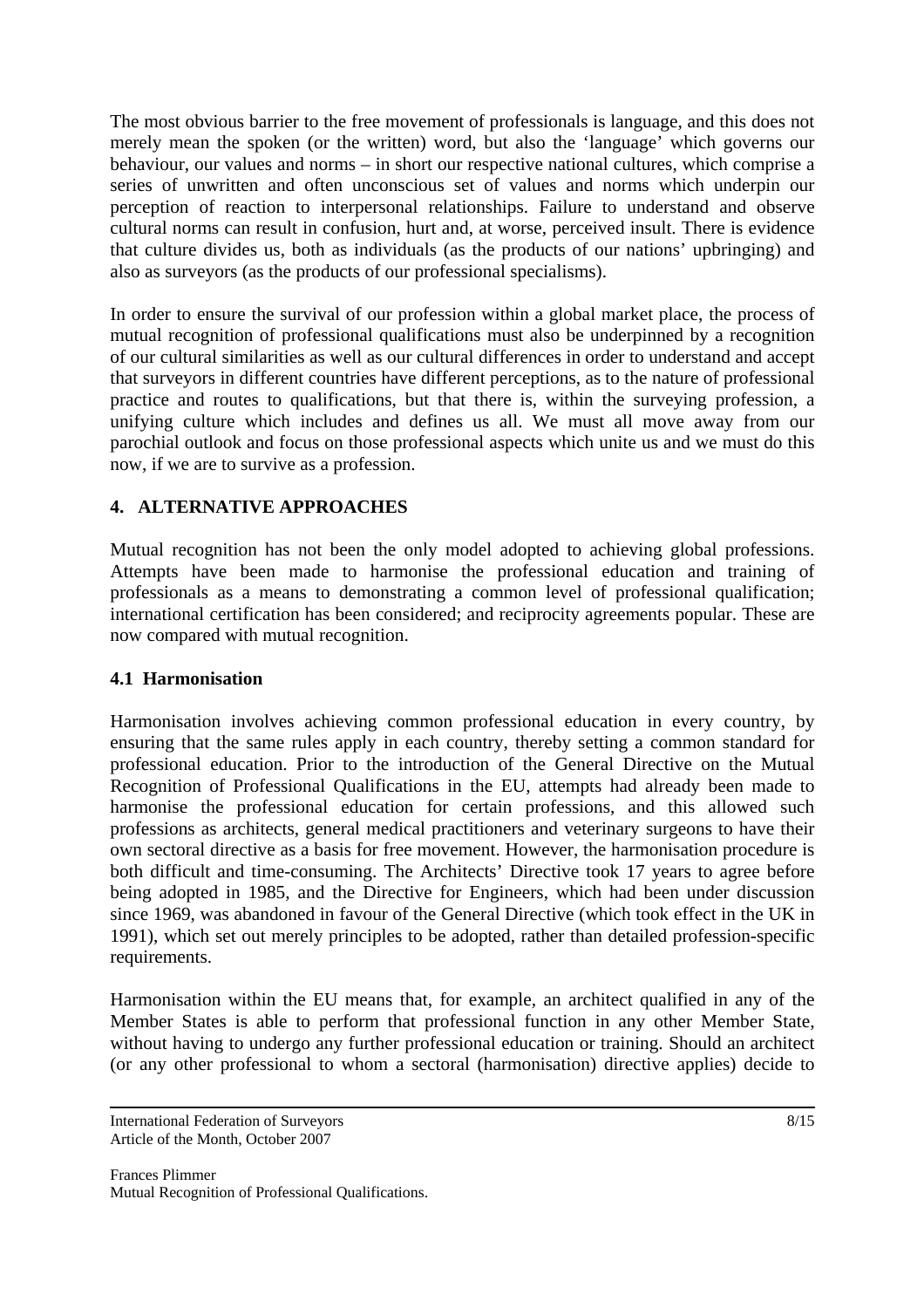apply for membership of the professional organisation in another Member State, that applicant cannot be rejected on the grounds of inadequate qualification.

Unlike harmonisation, mutual recognition means that the same rules do not apply everywhere. Mutual recognition means accepting the standards which are the norm in other countries, based on mutual trust and the principle of the comparability of professional education. Thus, each country retains its own process of professional education. Thus, mutual recognition has the advantages of respecting and retaining existing professional education and avoiding lengthy and difficult negotiations aimed at achieving a degree of commonalty which, it can be argued, is inappropriate in professional education. (Gronow & Plimmer, 1992).

## **4.2 International Certification**

International certification has been introduced within Europe as a means of ensuring that individual professionals demonstrate a common level of professional knowledge across a range of relevant subject areas. Thus, they involve the establishment of a whole raft of educational programmes suitable for professionals from a range of national backgrounds who are required to study and pass examinations.

International certification has the advantage of ensuring that common curricula and common standards are seen to be met by individuals. However, it must be questioned as to how attractive such a process is to professionally qualified individuals who have already undergone a rigorous and challenging programme of professional education in order to achieve professional status in their own country. Indeed, The European Group of Valuers' Associations (TEGoVA) has withdrawn its certification system in favour of a more flexible "Recognition of Valuation Practice" model, based on similar principles to those of mutual recognition, and endorsed by TEGoVA. (RICS, 2005)

#### **4.3 Reciprocity Agreements**

Reciprocity agreements are useful for achieving transfers of members between a limited number (normally two) professional associations located in different countries, based on both a clear need from their membership for reciprocity and the similarity of both the professional activities and the professional education and training which underpins qualification.

Experience of reciprocity agreements indicates that they work very well. Dialogue normally involves an exchange of information which precedes an investigation undertaken by both professional associations to establish the nature and level of professional education and the process for achieving qualification. The agreement requires either party to inform the other of any changes in the process and the agreement may be terminated by notice. The effect of the reciprocity agreements is similar to that of the mutual recognition process, in that members from one professional association gain membership of the other professional association when they move and can be recognized as complying with the definitions of "bi-lateral mutual recognition agreements" approved by the WTO (refer Section 2, above).

International Federation of Surveyors Article of the Month, October 2007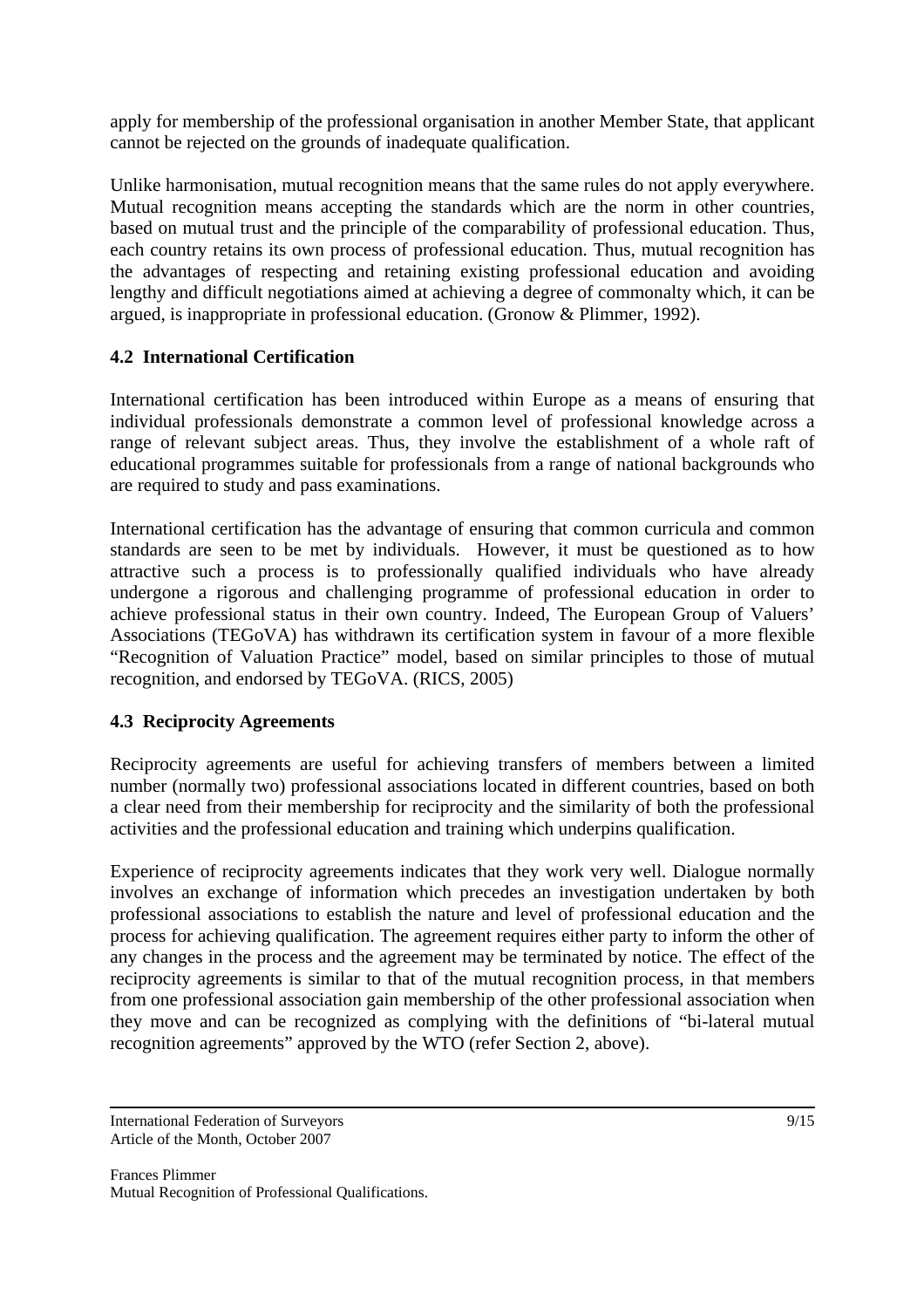One of the advantages of reciprocity agreements is that they tend to be driven by the membership who perceive a demand for cross-border migration. Because they are normally preceded by an exchange of relevant information, they are extremely useful in informing their correspondents about the nature and process of their professional education and training and routes to qualification. The drawback to reciprocity agreements is their selective coverage, so as devices for achieving a global profession, their effectiveness is limited.

# **5. PROFESSIONAL ASSOCIATIONS**

There is a major role for professional associations to play in ensuring that process of mutual recognition works effectively and efficiently for both their existing and potential members. A statement on the implementation of the FIG principles has been developed (Plimmer, 2006) which demonstrates how professional associations can establish a procedure for dealing with applications for membership under these principles.

# **5.1 Investigation**

There are four matters which the professional organisation in the 'host' country must investigate prior to accepting the application of an individual for entry into the profession:

- 1. the surveying profession in the ''host'' country must be a 'corresponding profession' i.e. a profession the pursuit of which in 'home' country includes a substantial number of professional activities comprised in the profession in the ''host'' country;
- 2. the applicant must hold a professional qualification awarded after the a period of professional education and training which gives access to the surveying profession in the ''home'' country; and
- 3. the duration of the professional education and training of the applicant is of a comparable number of years to that required in the 'home' country of a non-migrant applicant; and
- 4. the matters covered by the professional education and training of the applicant are substantially the same as those covered by the professional qualifications required of nonmigrant applicants.

It is anticipated that where national associations agree to implement the principles of mutual recognition, there is already a high level of understanding regarding the nature of the profession of surveying undertaken in each jurisdiction.

Therefore, the establishment of a 'corresponding profession' within each country should be a matter which can be agreed early on in the process, so that professional organisations and their applicant members are clear as to which professional qualifications awarded in specified countries can benefit under the provisions of mutual recognition. The establishment of (2), (3) and (4) above should be a matter of fact evident on receipt of the application form.

International Federation of Surveyors Article of the Month, October 2007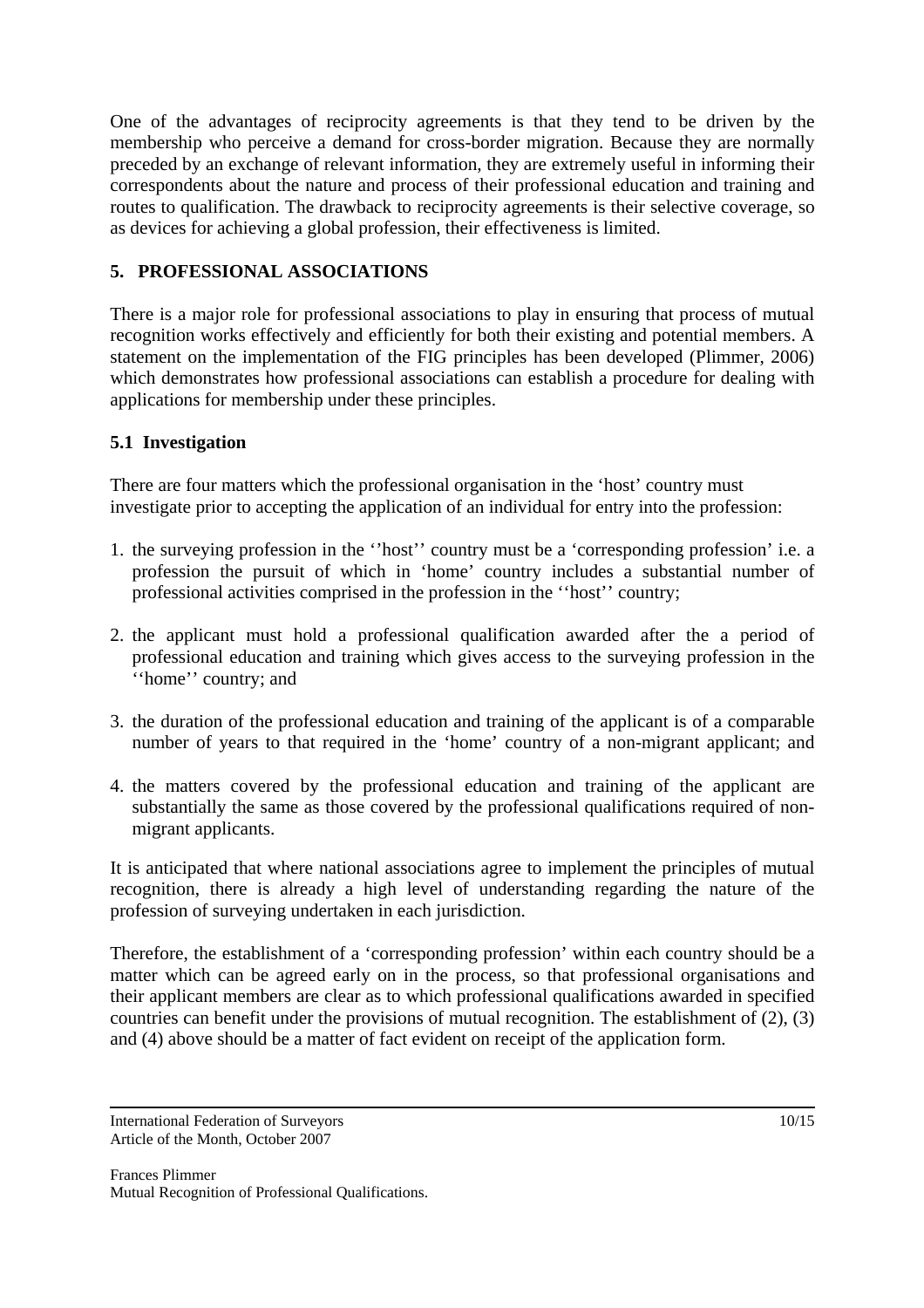The failure of a migrant to demonstrate either (1) or (2) above will render invalid an application to use the rights and privileges available under any agreement for the mutual recognition of professional qualifications. The failure of a migrant to demonstrate (3) and (4) above will not render invalid an application to join the profession in the 'host' country, but will result in the imposition of an appropriate adaptation mechanism (refer below).

It is, therefore, for the professional association in the 'host' country to establish whether the surveying profession in the "home" country is a "corresponding profession" and whether in each individual case, the matters covered by the professional education and training of the applicant differ substantially from those covered by the professional qualification required of non-migrant applicants.

# **5.2 Corresponding Profession**

A "corresponding profession" (i.e. a profession the pursuit of which in another country includes a substantial number of professional activities comprised in the profession in the "host" country), requires that a professional organisation should be able to list the professional activities which comprise the surveying profession in that country. It is for the professional association to decide whether the absence of one or more professional competencies in the "corresponding profession" could be remedied by an adaptation mechanism. Thus, while it may be acceptable to make up deficiencies in a relatively minor or specialist surveying competence in a 'host' country, it may not be acceptable to make up a deficiency in a competence which is fundamental to the surveying profession in a 'host' country. Such matters are for the professional associations responsible for implementing the principles of mutual recognition to decide.

# **5.3 Adaptation Mechanism**

Where the duration of the professional education and training of the applicant or the nature the matters covered by that individual's professional education and training differ substantially from those covered by the professional qualification required of non-migrant applicants, then the "host" country can require the applicant to make up that deficiency, either by undertaking an adaptation mechanism. The EU model suggests either an adaptation period of work-based supervised experience and/or an aptitude test. Such adaptation mechanisms for making up deficiencies in qualification may also be appropriate where the nature of the surveying activities in the "home" country comprise one or several additional professional competencies than those required in the 'host' country.

For this purpose, an adaptation period is a period of professional practice under the supervision of a qualified member of the profession in the "host" country. The applicant may be required to undergo further training during that period. The performance of the applicant is the subject of an assessment and this can include a period of formal and assessed study. The detailed requirements of an adaptation period are determined having regard to the circumstances of each individual and it is implicit that the professional practice must cover the professional activities which have not been included in the individual's previous professional education and training.

International Federation of Surveyors Article of the Month, October 2007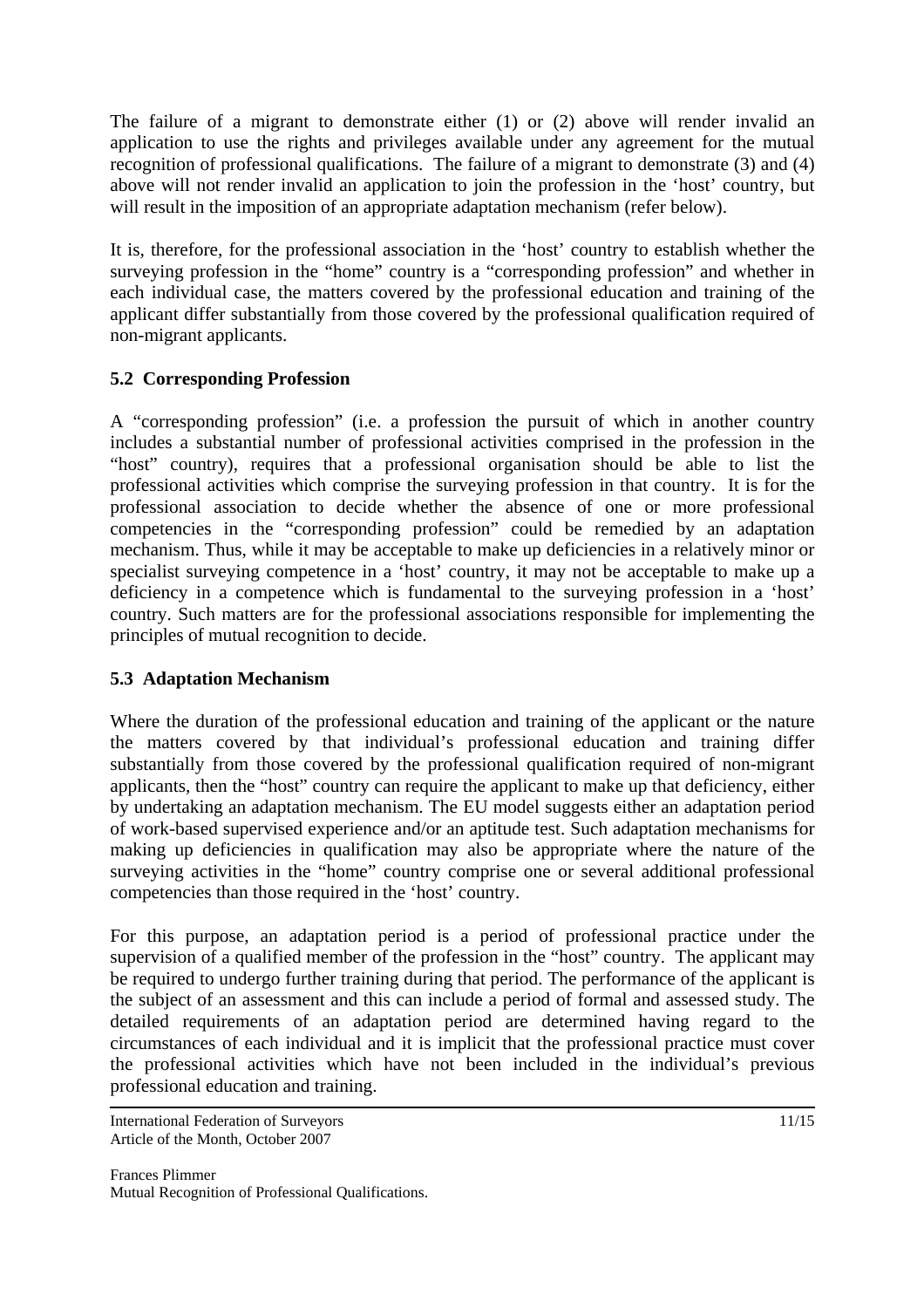Similarly, an aptitude test is limited to the deficiencies in the professional knowledge of the applicant and has the aim of assessing the individual's ability to pursue the profession of "surveying" in the "host" country. The test must also take into account the fact that the applicant is a qualified professional in another country and should be based on subjects which are:

- essential for the pursuit of "surveying" in the "host" country;
- covered by the professional qualification required of non-migrant professionals; and
- not already included in the applicant's formal qualifications.

It should be remembered that those applicants are qualified professionals in their own countries and that the process of implementing mutual recognition should not involve testing or challenging the applicant's professional competence or status in the "home" country. Having established that applicants are entitled to benefit under the rights available under the mutual recognition agreement, it is for the professional association in the "host" country to operate the provisions of mutual recognition in such a way that applicants are able to demonstrate that they have (or have not) adapted their professional skills to a different professional environment.

## **5.4 Preliminary Interview**

If the application form provides all the relevant information which demonstrates that the individual holds the professional qualification required in another country for access to the profession of "surveying", the professional organisation of the "host" country must accept that application form with no further requirements of the applicant. If the applicant does not comply with the conditions above, the application must be rejected. If there is any doubt that applicant is appropriately qualified (as discussed above) it is suggested that a preliminary interview should be held to establish whether the matters covered by the professional education and training of the applicant differ substantially from those covered by the "host" country's own national applicants, and whether the regulated profession in the "home" Member State is indeed a "corresponding profession". Where there is a substantial difference between the matters covered by the professional education and training of the applicant and those required of a local applicant or where the surveying profession in the "home" country is not a "corresponding profession", the interview will need to identify those professional activities which have not been included in the applicant's previous professional education and training and which must be included in the adaptation mechanism.

#### **5.5 Further Consideration**

It is fundamental to the successful operation of the free movement across technical barriers that those individual applicants who seek to gain qualifications under an agreement for the mutual recognition of professional qualifications do not benefit from more advantageous treatment nor suffer worse treatment than that required of applicants whose qualifications were obtained in the "host" country. Thus, if a professional association requires additional assurances regarding, for example, good character, solvency or other demonstrations of good

International Federation of Surveyors Article of the Month, October 2007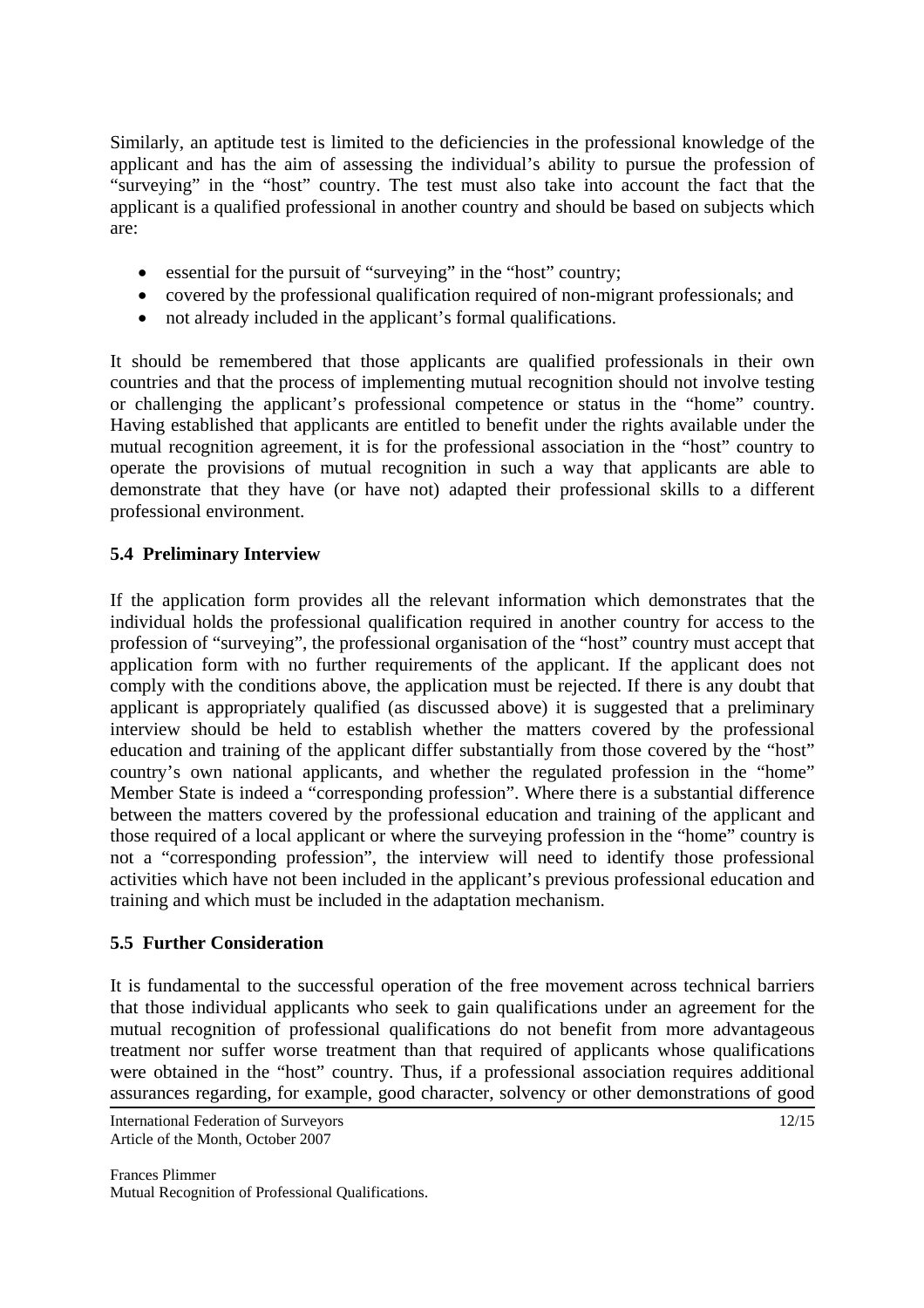standing from its own national applicants, then such assurances should be sought from (and provided by) all other applicants. Professional associations in the "home" country should agree to provide such assurances if requested in order to facilitate the process of mutual recognition of professional qualifications.

Thus, it is for professional associations to communication and exchange relevant information with similar professional associations in other countries to and ensure that there is a clear understanding of all relevant aspects of the necessary professional competencies (including ethics), routes and pre-requisites to qualifications. Direct communication should be established which allows for an exchange of all relevant information, including the processes and information requirements necessary for implementation of mutual recognition procedures. Such organisations should also agree to work together to ensure an efficient and effective system of mutual recognition and to co-operate to encourage other relevant organisations to support them in this endeavour.

#### **6. CONCLUSIONS**

Mutual recognition relies on the willingness of countries to respect the principle of free movement across technical barriers and is based on mutual trust, the comparability of the level of university studies and the similarity in nature and competencies embodied within the profession of surveyors, within the countries which agree to adopt and implement its principles. The goal of the free movement of surveyors to respond to our global clients and their needs is of supreme importance, given the value of the resource which is at the heart of our expertise. We all have a responsibility to ensure that our profession is equipped to deal with the global problems and this means a global profession. There may be other ways of achieving a global profession, but mutual recognition of professional qualifications builds on our existing structures without requiring us to create a single leviathan organisation, or to lose our diversity of skills; or that competent professionals re-qualify. The FIG policy is simple in principle and it is practical, having been tested at the level of professional associations.. It is both achievable and realistic and, as a process, its acceptance at government level has been demonstrated.

# **ACKNOWLEDGEMENTS**

In 1998, at the Brighton Congress, FIG established a Task Force to investigate Mutual Recognition of Professional Qualifications as a response to the globalization of surveying services and the pressures to provide a framework for the free movement of surveyors. Stig Enemark chaired the Task Force and I was asked by Tom Kennie to undertake the role of Secretary. In 2000, funding was secured from CLGE and a Seminar held in Delft, at which delegates from 20 countries provided data about how surveyors became qualified within their countries. A joint CLGE/FIG publication *Enhancing Professional Competence of Surveyors in Europe* was published in 2001, based in part on the outcome of that seminar.

In 2002, in Washington DC, FIG published *Mutual Recognition of Professional Qualifications* (publication 27), which detailed an FIG concept of and framework for the implementation of a process of mutual recognition of professional qualifications based on the

International Federation of Surveyors Article of the Month, October 2007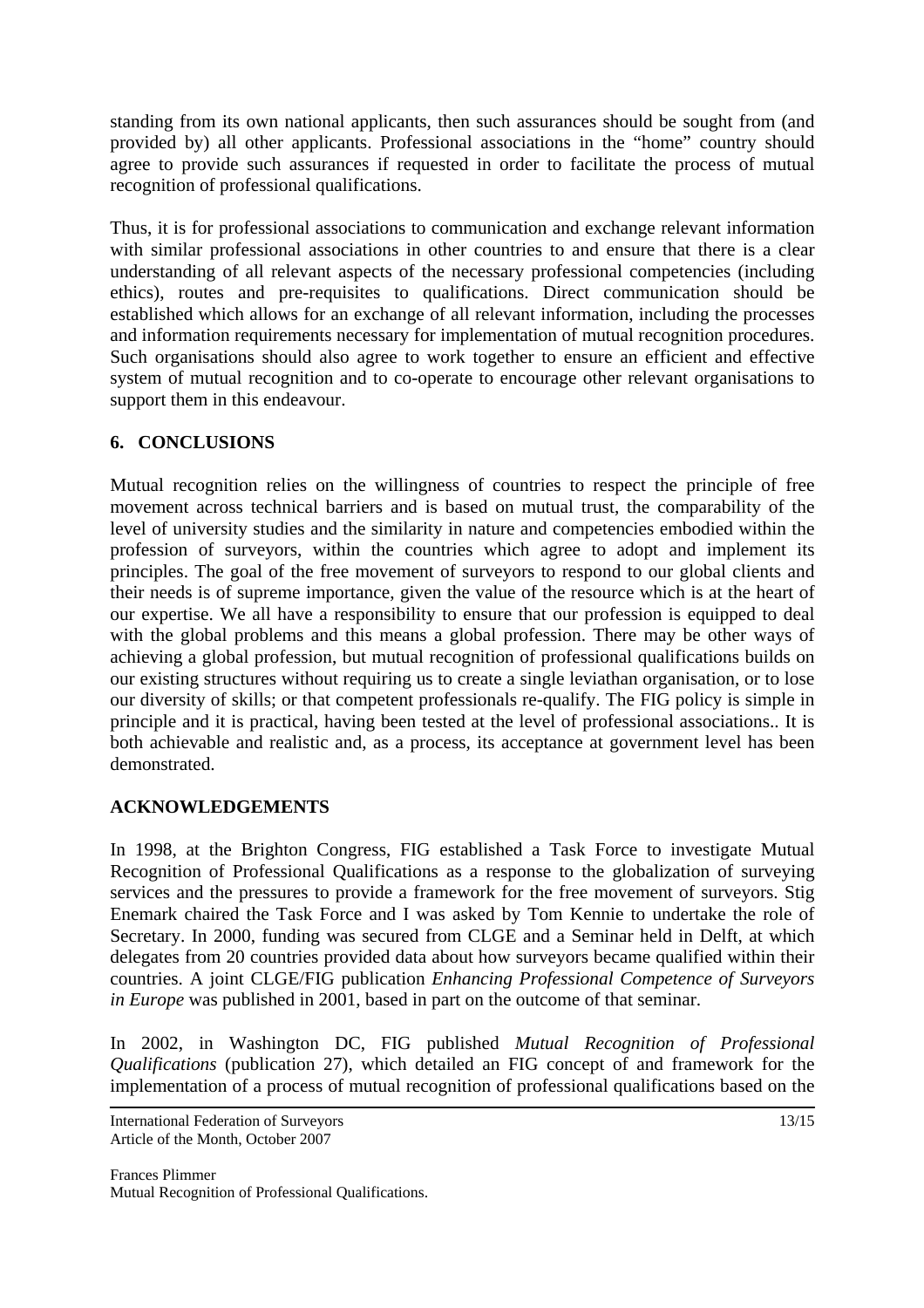work of the Task Force. In addition, it contained accounts of regional case studies, provided by Donald A Buhler, John Parker, Ken Lester and Teo CheeHai.

Also at the Washington Congress, a Working Group (2.3) was formed with the broad aim of improving the knowledge and available information about relevant aspects of professional education in order to implement the process of mutual recognition of professional qualifications, and of developing guidelines for implementing FIG policy in this area. Officially, this Working Group came to an end at the Munich Congress, but it is only now, with the achievement of a regional agreement at government level, based on the FIG model, as demonstrated by Teo CheeHai, that the ambitions of the Working Group can be said to be both achieved and successful.

The work on Mutual Recognition of Professional Qualifications has spanned the FIG Presidential terms of Robert W Foster (who also contributed the Preface to publication 27), Holger Magel, and Stig Enemark, and the Commission 2 Presidencies of Kirsi Virrantaus, Pedro Cavero and Béla Márkus. As the UK delegate to Commission 2, I have also benefited enormously from the support of my fellow UK delegates and particularly that provided by the head of our delegation, Iain Greenway.

I wish to take this opportunity to record my grateful thanks for all of the support given to this research by everyone who has been involved in this work, to Markku Villikka and his colleagues at the FIG office, and especially to Stig Enemark who, for the entire duration of the research, has been a continuing source of inspiration and encouragement.

#### **REFERENCES**

Enemark, Stig, Plimmer, Frances (2002) *Mutual Recognition of Professional Qualifications* International Federation of Surveyors (FIG) Publication 27.

Gronow, Stuart, Plimmer, Frances. (1992) *Education and Training of Valuers in Europe.* RICS Research Paper Series. Paper Number 23. The Royal Institution of Chartered Surveyors. Honeck, Dale, B. (2000) *Developing Regulatory Disciplines in Professional Services: The Role of the World Trade Organisation."* in Aharoni, Y., and Nachum, L. (Eds): "Globalisation of Services: Some implications for theory and practice". Routledge. June.

Mahoney, Rob, Plimmer, Frances, Hannah, John, Kavanagh, James (2007) Where are we heading? The Crisis in Surveying Education and a Changing Profession. Paper to be presented at the FIG Working Week, Hong Kong, May.

McGrath, Matt (2006) Youth poll offers contradictions. BBC News. http://newsvote.bbc.co.uk/ Accessed 4th December, 2006.

Plimmer, Frances (2006) The Implementation of the FIG Principles of Mutual Recognition. RICS (2005) Certification of Valuers in Europe. Letter from Chris Grzesik FRICS. RICS Europe Chairman. www.rics.org Accessed 2 January 2007.

Teo CheeHai (2006) Implementing Mutual Recognition of Surveying Qualifications in ASEAN. Paper presented at the  $5^{th}$  FIG Regional Conference, Accra, Ghana, March 8 – 11. WTO (1997) Guidelines for Mutual Recognition Agreements or Arrangements in the Accountancy Sector. S/L.38 (May, 1997) *World Trade Organisation.*

International Federation of Surveyors Article of the Month, October 2007